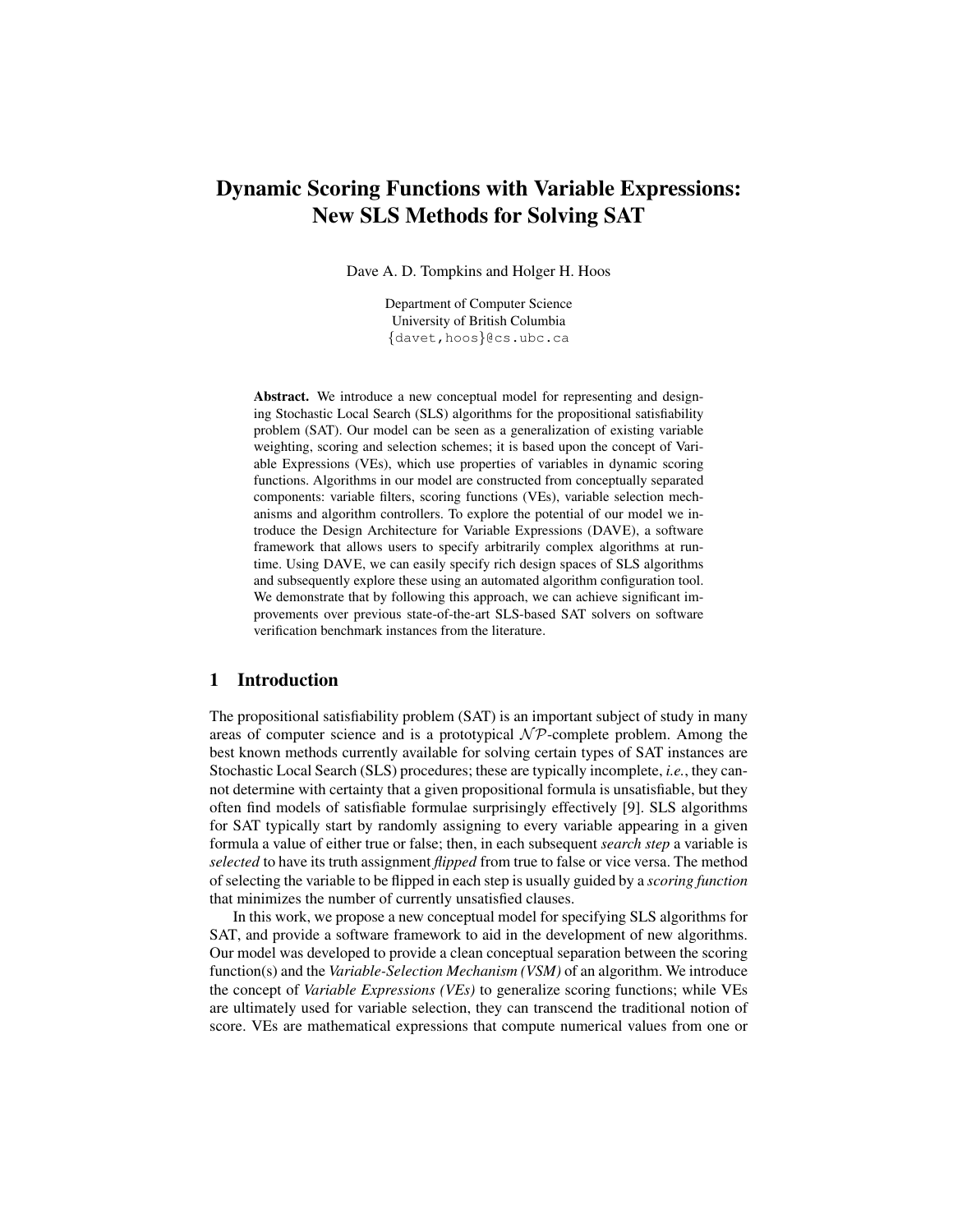more *properties* of a variable in combination with constants, operators and functions. The variable properties that can appear in VEs include well-known concepts from the literature, such as GSAT's score property [\[17\]](#page-13-1) and the age property used by NOV-ELTY and WALKSAT/TABU [\[14\]](#page-13-2). A VE can be a simple property  $(e.g., \langle age \rangle)$  or any mathematical expression with one or more properties, such as  $\langle$ **score** + 3 · log(**age**)). Most existing SLS algorithms for SAT select variables based on scoring functions that correspond to a single, rather simplistic VE; in this paper we present evidence that potentially complex VEs can be very effective.

To explore the potential of our model, we introduce the *Design Architecture for Variable Expressions (DAVE)*, a software extension of our versatile UBCSAT architecture [\[18\]](#page-13-3). No programming is required to develop new algorithms in DAVE; the complete algorithm specification (including arbitrarily complex VEs) can be provided at run-time. We provided this flexibility in DAVE from the outset, with the goal of leveraging existing automated algorithm configuration tools (henceforth, *configurators*) such as PARAMILS [\[11\]](#page-13-4). With the combination of DAVE and a configurator, designers have an unprecedented amount of flexibility and power to help automate the design of new high-performance SLS algorithms and algorithm hybrids.

The remainder of the paper is structured as follows. In [Section 2,](#page-1-0) we describe our experimental methodologies. In [Section 3,](#page-2-0) we introduce more advanced VEs and demonstrate their efficacy. In [Section 4,](#page-6-0) we present our general conceptual model and briefly discuss its implementation (DAVE). In [Section 5,](#page-8-0) we introduce a new, highly parametric algorithm named VE-SAMPLER to demonstrate how DAVE facilitates the automated design of SLS algorithms. In [Section 6,](#page-11-0) we discuss related work from the literature, and in [Section 7,](#page-12-0) we summarize the contributions made in this work and outline directions for future research.

## <span id="page-1-0"></span>2 Experimental Details & Methodology

In the experiments presented throughout this study, we used the PARAMILS automated algorithm configurator by Hutter *et al.* [\[11\]](#page-13-4) to optimize the parameter settings of various SLS-based SAT algorithms for performance on a particular instance set. To ensure that our results generalize to instances other than those used during the optimization process, we randomly split each set into two halves, a *training* set and a *test* set, where an optimal configuration is found by conducting experiments on the training set. Instances in the test set were only used for the final performance measurements presented in this paper.

In our experiments, we mostly focused on the CBMC software verification instance set generated, and used as a benchmark, by KhudaBukhsh *et al.* [\[12\]](#page-13-5). The instances were generated by a Bounded Model Checking (BMC) tool [\[4\]](#page-13-6) and were pre-processed with SATELITE [\[5\]](#page-13-7). This set is interesting to us primarily because it has some of the structural properties of larger and more complicated software verification problems (that are still somewhat intractable for SLS solvers). For example, many of the complete solvers from the 2009 SAT Competition (such as PICOSAT [\[3\]](#page-13-8)) can solve the hardest CBMC instance in less than one second, whereas well-known state-of-the-art SLS solvers from the competition such as  $ADAPTG^2WSAT$  and  $GNOVELTY^+$  require over an hour to solve the same instance. At the same time, a significant number of the instances can be solved by SLS algorithms within a low enough time to allow for extensive experiments.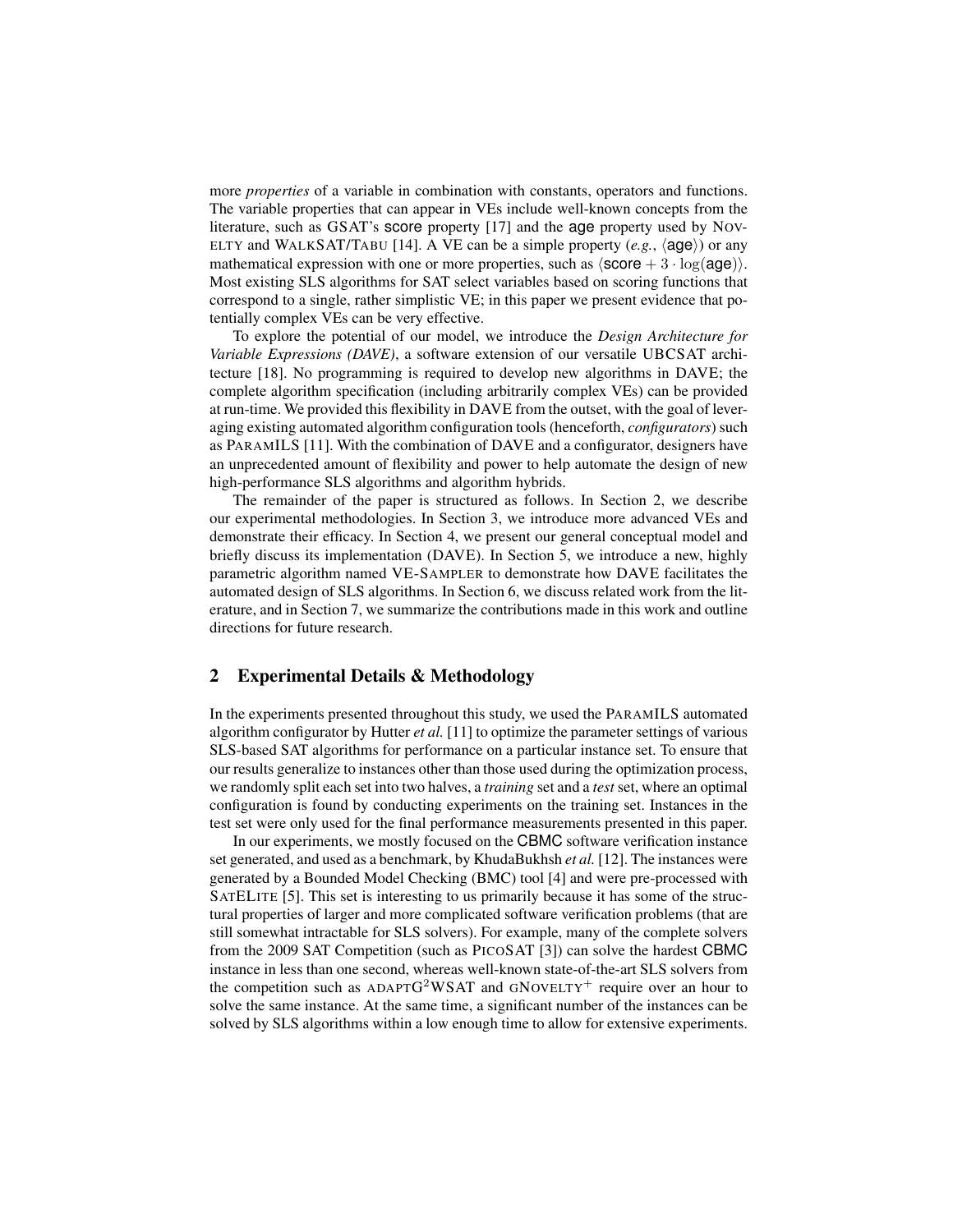In [Section 5](#page-8-0) we also provide for the first time experimental data for SLS algorithms on the software verification benchmark set SWV generated by the CALYSTO static checker [\[2\]](#page-13-9) and used as a benchmark for complete solvers by Hutter *et al.* [\[10\]](#page-13-10).

A more detailed description of our experimental methodologies, PARAMILS settings, specifications of our run-time environment, further details of our instance sets and algorithm configurations in DAVE can be found in a supplementary online appendix, available at the UBCSAT website [\[19\]](#page-13-11).

## <span id="page-2-0"></span>3 Advanced Variable Expressions

Various variable properties and VEs play a prominent role in SLS-based solvers known from the literature. Perhaps the most popular VE currently used by SLS algorithms is  $\langle$  score $\rangle$ , which is equivalent to the VE  $\langle$  make − break $\rangle$  where the properties make and break measure the number of clauses that would become satisfied and unsatisfied, respectively, if the variable were to be flipped. The WALKSAT/SKC algorithm [\[16\]](#page-13-12) was the first algorithm to use the even simpler  $VE \langle break \rangle$  for scoring variables and also introduced a Boolean freebie property that is true if, and only if, break equals zero. Algorithms with dynamic clause penalties, such as SAPS, use a *(penalized)* property **penScore** that reflects the dynamic clause penalty values (weights). The  $G^2WSAT$ algorithm uses a Boolean promising property that indicates a positive score property value, but only under certain circumstances (see [\[13\]](#page-13-13) for details).

Another variable property that is prominently used in existing SLS algorithms for SAT is age; it is defined as the number of search steps that have occurred since the given variable was last flipped. The age property is closely related to the flips property (*a.k.a. flipcount*) used by the HSAT algorithm [\[7\]](#page-13-14) as a *tie-breaking* mechanism; the flips property measures how many times a variable has been flipped. An interesting and effective combination of the freebie, break, age and flips properties is used in the VW2 algorithm [\[15\]](#page-13-15).

#### 3.1 Deconstructing VW2

In many ways, Prestwich's VW2 algorithm [\[15\]](#page-13-15) provided the starting point for our work on VEs, and we describe VW2 in the following.[1](#page-2-1) Each variable is assigned a *weight* (which we call the vw2w property) initialized to zero. At each search step the flip candidates are those variables that appear in a randomly selected unsatisfied clause. If there are any candidates with a freebie value of one, one of those is selected; otherwise, with probability  $p$ , a candidate is selected uniformly at random, and in the remaining cases (*i.e.*, with probability  $(1 - p)$ ), the candidate is selected with the smallest value of the VE:

<span id="page-2-2"></span>
$$
\text{break} + c \cdot (\text{vw2w} - \overline{\text{vw2w}}) , \qquad (1)
$$

where the constant c is a parameter and  $\overline{vw2w}$  denotes the average of the vw2w property across all variables. When a variable is flipped, its vw2w property is updated according to:

$$
\mathsf{vw2w} := (1 - s) \cdot (\mathsf{vw2w} + 1) + s \cdot \mathsf{step} \,,\tag{2}
$$

<span id="page-2-1"></span><sup>&</sup>lt;sup>1</sup>For consistency with other parts of our study, we chose to use our notations instead of Prestwich's when describing VW2.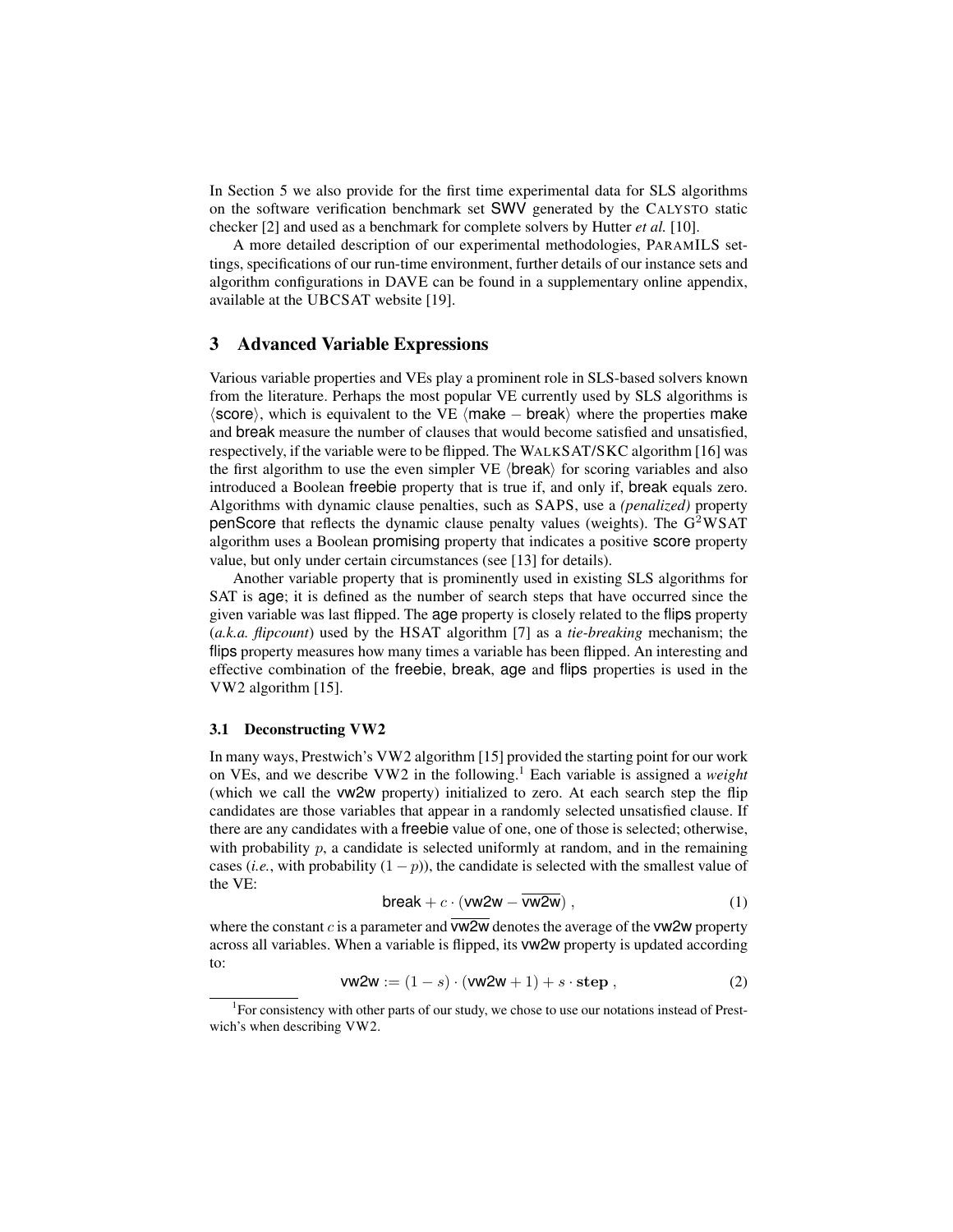where  $s$  is another constant parameter, and step is the current step iteration value.

A variant of VW2 that we call VW2-SAT05 received the bronze medal in the satisfiable random category of the 2005 SAT competition. This variant eliminates the three VW2 parameters  $(s, c, p)$  by setting p to zero and introducing a randomized mechanism to change the behaviour of  $c$  and  $s$  during the search; it has been included recently in the SATENSTEIN-LS [\[12\]](#page-13-5) and HYBRID [\[20\]](#page-13-16) algorithms. However, in our experiments, we found that the original VW2 procedure with parameter settings optimized for a given set of benchmark instances will often outperform VW2-SAT05. In particular, we observed this performance difference on the CBMC software verification instances described in [Section 2.](#page-1-0) In experiments not presented here (see [\[19\]](#page-13-11) for details), we found that VW2 with parameters  $(s, c, p) = (0, 0.01, 0.2)$  is the best-performing SLS-based SAT algorithm currently known for CBMC, which motivated us to study it in more depth.

Upon closer examination of the VW2 VE shown in [Equation 1](#page-2-2) above, we noticed that the  $\overline{vw2w}$  term can be removed without changing the behaviour of  $VW2$ , since this term is constant over all variables and therefore does not affect the variable selection. In the vw2w property update procedure, the s parameter is a *smoothing* parameter. if s is set to one, the VE becomes equivalent to  $\langle$  break  $-c \cdot$  age). If s is set to zero, as in the optimal setting for CBMC, the variable property vw2w becomes equivalent to  $\langle$ break + c · flips $\rangle$ .

For very small values of  $c$ , it may appear as though the VW2W property acted as a tie-breaking mechanism, and Prestwich observed that when  $s$  is zero, VW2 behaves like HSAT [\[7\]](#page-13-14). While it may be easy to dismiss the mechanics of VW2 as a simple tie-breaking scheme, this simplification does not seem justified when considering the parameter settings obtained for VW2 and the length of typical runs required for solving CBMC instances. In our analysis of VW2 on the hardest CBMC instance, we observed that for over half of the search steps the break and flips properties were interacting in a complex way, and VW2 was making trade-offs between satisfying additional clauses (intensification) and changing the values of rarely flipped variables (diversification).

#### 3.2 VW2+VE: Modifying the VE in VW2

Considering this type of complementarity in the role of the break and flips properties and the strong performance of VW2, it seemed promising to explore different ways of constructing a VE based on those two properties. Because the difference in scale between the two properties becomes increasingly larger as the search progresses, we decided to *normalize* the values of these properties to the interval [0, 1]. We achieved this using the formula  $\frac{p}{\max(p)}$ , where  $\max(p)$  refers to the maximum value of the property p for all flip candidates, which for VW2 would be those variables in the currently selected clause.

In addition to normalizing the property values, we also allowed for *non-linear* interaction between the two properties. Our motivation was that the *relative* difference in magnitude between two different property values could have an important impact on the behaviour of the algorithm. Since the values have already been normalized, we used a simple polynomial transformation on the normalized values of the flips property, to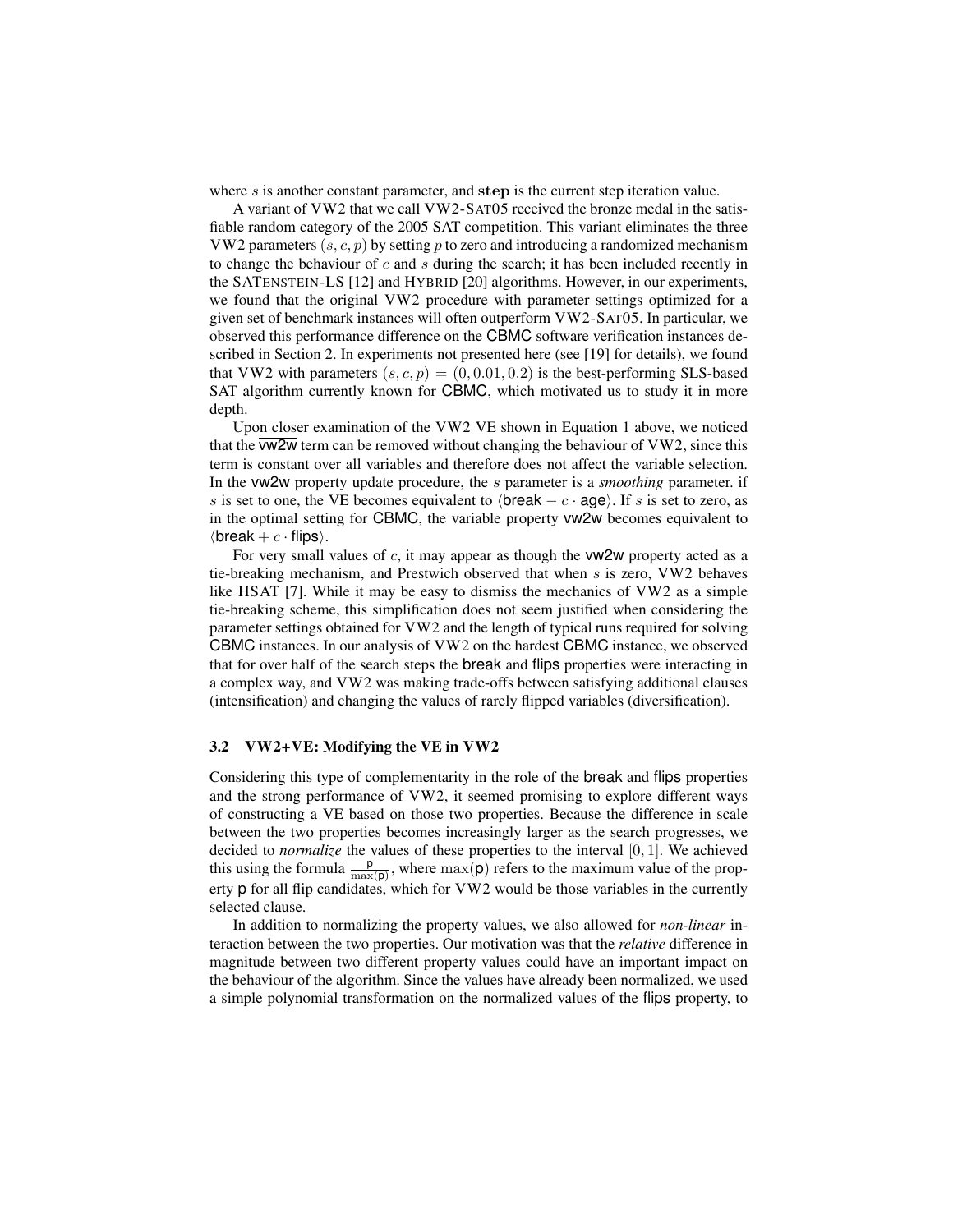<span id="page-4-0"></span>

Fig. 1. VW2+VE *vs* VW2 on **CBMC** . Each point corresponds to the median runlength (left) and run-time (right) from 25 runs on an instance in the CBMC test set. The mean values of those medians are indicated by the dashed lines. The ratio of the means (which we denote as the speedup factor *s.f.*) is 2.47 (left) and 2.10 (right).

obtain the generalized VE:

$$
\frac{\text{break}}{\max(\text{break})} + c \cdot \left(\frac{\text{flips}}{\max(\text{flips})}\right)^a, \tag{3}
$$

which we used to replace the scoring function of VW2. We refer to the resulting variant of VW2, in which we also disabled smoothing, as VW2+VE. Automated configuration of this algorithm for our CBMC training set using PARAMILS yielded the parameter configuration  $(c, a, p) = (0.95, 8, 0.05)$  (see [\[19\]](#page-13-11) for details).

As can be seen from [Figure 1,](#page-4-0) the use of this generalized VE leads to improved performance in terms of local search steps required for solving the CBMC instances (as always, we show results for the test set, which is disjoint from the training set used for parameter optimization). However, the VE is more complex, and evaluating it requires an additional initial iteration to determine the maximum values. This leads to a less pronounced improvement in terms of time performance, which is illustrated in [Figure 1](#page-4-0) (right). Still, VW2+VE performs better than VW2 on the CBMC benchmark, which – based on our earlier findings – makes it the best SLS-based SAT algorithm for that benchmark currently available.

#### <span id="page-4-1"></span>3.3 Normalization in VEs

In VW2+VE, we normalized the break and flips properties so they would fall within the interval  $[0, 1]$ . We will now generalize this further, using from here on the notation  $||x||$  in VEs to indicate that the value x has been normalized using one of several different methods. The method used in VW2+VE,  $||x|| = \frac{x}{\max(x)}$ , preserves ratios between the values being normalized. Alternatively, a flat normalization  $||x|| = \frac{x - \min(x)}{\max(x) - \min(x)}$  $max(x)-min(x)$ forces the maximum and minimum to be one and zero, respectively, and a summation normalization  $||x|| = \frac{x}{\text{sum}(x)}$  forces the sum of the values to be one. Of course,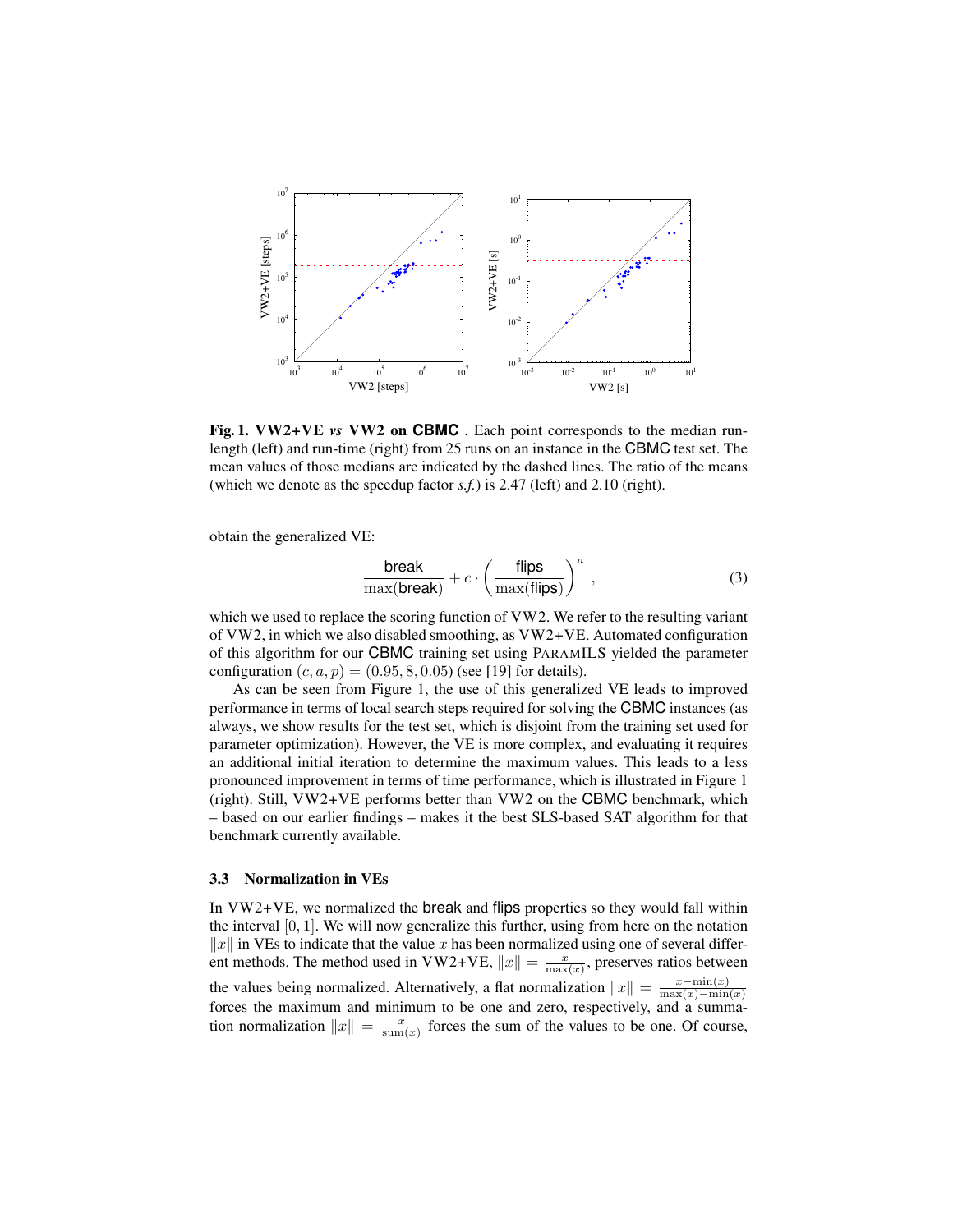numerous other normalizations are possible, including non-linear normalizations and normalizations more suitable for both positive and negative values.

In the literature, some scoring functions are designed to select variables with the *minimum* value (such as VW2's), whereas others select the variable with the *maximum* value (such as the traditional  $\langle$  make – break $\rangle$ ). Both cases are common, and which one should be used is usually obvious from the context; however, this may not always be the case as we consider more complicated VEs. To address this issue, we first note that the question of favouring minimum or maximum values already arises for variable properties: for example, a small value of flips is considered favourable, while the opposite is true for age. To facilitate the construction of more complex VEs, we will require that all properties be transformed to favour maximum values. To this end, we revise our notation for normalization so that  $\|\mathbf{p}\|$  will indicate that p has been normalized and transformed (if necessary). A simple transformation and normalization would be  $(1 - ||p||)$ , and we found that  $\|\max(p) + \min(p) - p\|$  worked quite effectively in practice.

When normalizing the make and break properties, we observed that they can also be normalized  $w.r.t.$  the number of clauses in which the variable appears. We will introduce the variable properties relMake and relBreak to correspond to the *relative* number (fraction) of clauses that become satisfied or unsatisfied, respectively, as a result of flipping a given variable. For example, if the positive literal  $x$  occurs in numPosOcc clauses and the negative literal  $\neg x$  occurs in numNegOcc clauses, then the value of relMake is equivalent to  $\langle$  make/numPosOcc $\rangle$  when x is false and  $\langle$ make/numNegOcc $\rangle$  when x is true. While for randomly generated instances with uniform structure, normalizing the score in this manner would have no material effect, for structured formulae, such as the CBMC instances, there is often large variability in the number of clauses each variable appears in, and consequently, this normalization can make a substantial difference. Ansotegui *et al.* explored the *scale-free* structure of industrial instances and the impact of this structure on complete solvers [\[1\]](#page-13-17), and we believe that there is potential for SLS algorithms to exploit this structure as well.

Another observation we made is that existing algorithms combine make and break symmetrically, but there may be an advantage to constructing VEs in which they are weighted differently. We therefore consider the generalized VE  $\langle c_1 \cdot \text{make}-c_2 \cdot \text{break} \rangle$ , which uses simple scaling to weight the two variable properties differently. We note that WALKSAT/SKC [\[16\]](#page-13-12) can be seen as using a special case of this VE where  $c_1 = 0$ . While it is possible that in many cases choosing  $c_1 = 1$  may lead to the best performance, there is no reason to assume that this would always be the case.

Finally, we observed that the summation normalization  $\left(\frac{x}{\text{sum}(x)}\right)$  behaved quite differently than the one we used in VW2+VE  $(\frac{x}{\max(x)})$ , even though at first glance it would appear that they should only differ by a constant factor. However, that constant factor is the *clause length*, which is constant for any particular search step, but can differ between search steps. In other words, we discovered that normalization *w.r.t.* the clause length can be beneficial, and we believe that such normalizations merit further study.

#### 3.4 WALKSAT+VE: Modifying the VE in WALKSAT

To investigate the potential latent in the generalizations introduced up to this point, we constructed a new SLS algorithm we call WALKSAT+VE. This algorithm is obtained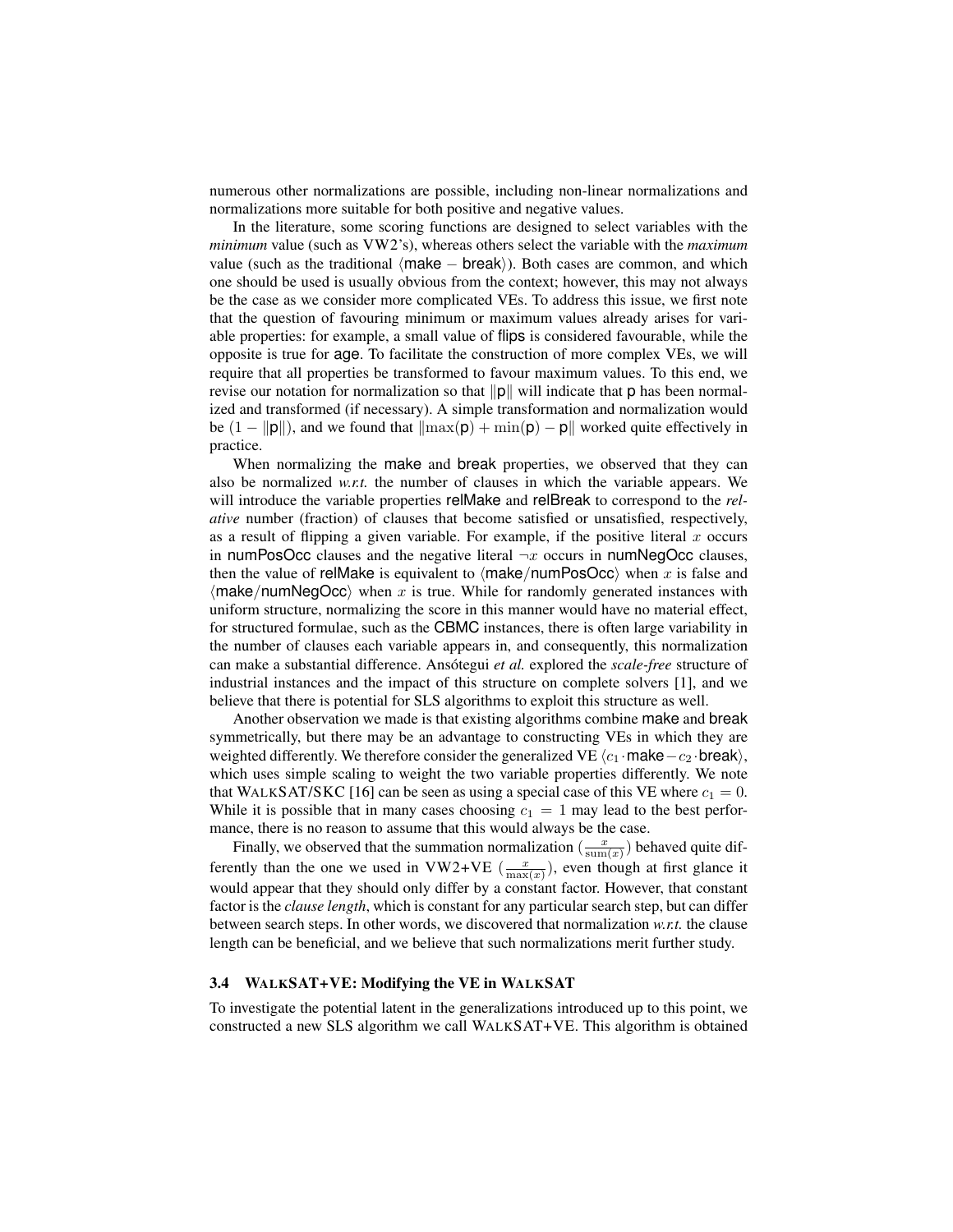<span id="page-6-1"></span>

Fig. 2. WALKSAT+VE *vs* VW2 on **CBMC** . The *s.f.* is 7.25 (left) and 3.07 (right). (The data is presented analogously to that in [Figure 1.](#page-4-0))

from the original WALKSAT/SKC algorithm by replacing the VE (break) with the following VE that makes use of scaling, normalizations and non-linear transformations:

$$
c_1 \cdot ||\mathsf{make}||^{a_1} + c_2 \cdot ||\mathsf{relu}||^{a_2} + c_3 \cdot ||\mathsf{break}||^{a_3} + c_4 \cdot ||\mathsf{reluBreak}||^{a_4} \ . \tag{4}
$$

Whereas VW2+VE benefited from the flips property providing diversification, this VE uses only greedy components (make and break) and a standard random walk mechanism. To test the effectiveness of our new algorithm, we ran PARAMILS to optimize the values of the constants and the normalization parameters (hidden in the  $\|p\|$  notation) on the CBMC training set (see [\[19\]](#page-13-11) for details).

The performance of the configuration thus obtained on the CBMC test set is illustrated in [Figure 2.](#page-6-1) Our new WALKSAT variant significantly outperforms the previously best known SLS algorithm for this benchmark (VW2) and solves it more than 1 000 times faster than WALKSAT/SKC. These results are especially impressive when examining step performance, but because of the complexity involved with this advanced VE, the results *w.r.t.* time performance are somewhat less impressive, but still significant. We were genuinely surprised that with this relatively modest modification to the venerable, but rather dated WALKSAT/SKC algorithm, we were able to outperform all known SLS algorithms. This experiment clearly demonstrate the potential of complex VEs as a basis for the development of new, high-performance SLS algorithms.

# <span id="page-6-0"></span>4 Modeling and Designing SLS Algorithms with VEs

Now that we have motivated our interest in VEs, we will present our VE-based model. Our model, as illustrated in [Figure 3,](#page-7-0) includes an *algorithm controller* and three core stages: a variable filter stage, a VE evaluation stage and a variable selection stage. There is a final stage that simply flips the selected variable and updates the state information resulting from the flip (*e.g.*, property values) and any algorithm state information (such as the noise value in algorithms with adaptive noise). We will first describe the three core stages and then describe the algorithm controller.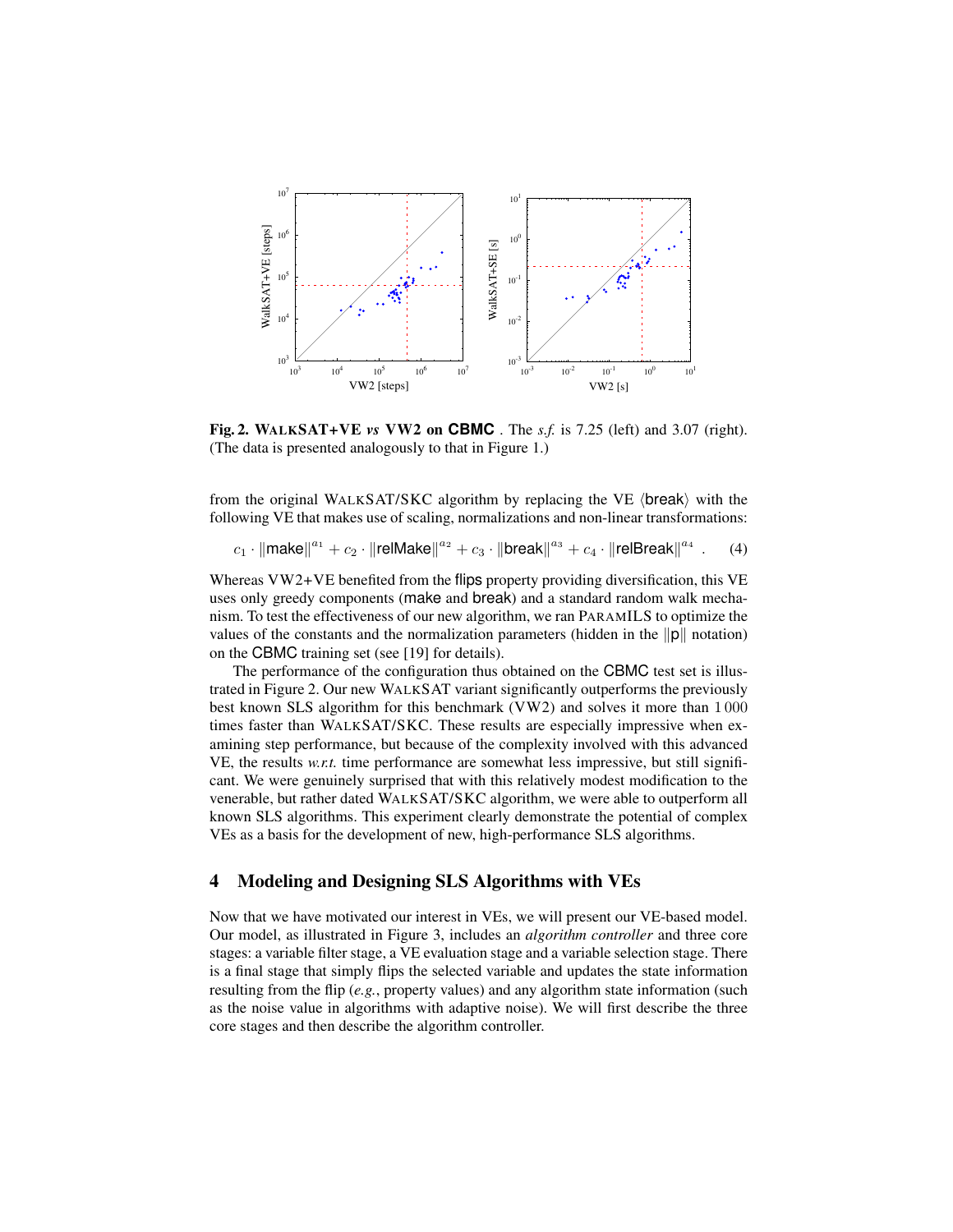<span id="page-7-0"></span>

Fig. 3. Our conceptual SLS algorithm model.

The Variable Filter Stage outputs a list of variables that are candidates to be flipped in this search step. For example, the clause-based filter used in WALKSAT/SKC [\[16\]](#page-13-12) and VW2 [\[15\]](#page-13-15) selects an unsatisfied clause uniformly at random, and then only the variables that appear in that clause are flip candidates. Other examples include the GSAT algorithm [\[17\]](#page-13-1), which considers all variables, the SAPS algorithm, which includes all variables that appear in unsatisfied clauses, and the  $G^2WSAT$  algorithm [\[13\]](#page-13-13), which includes a filter that only allows variables with a promising property value of one.

The VE Evaluation Stage is very straightforward. The input is the list of  $n$  flip candidates from the filter stage and  $k$  VEs from the controller, and the output is an array of  $n \times k$  values where each of the VEs are evaluated for each candidate.

The Variable Selection Stage makes the final decision as to which of the candidates will be flipped, based on the array of values from the VE evaluation stage. For simplicity, we will assume that a single candidate is selected and flipped in each step, but in practice, the VSM could select zero or many candidates. For most existing SLS algorithms, the variable selection mechanism (VSM) is a simple max (or min) operation, where the candidate with the maximum value of the first VE is selected; additional VEs can be used for tie-breaking, and any remaining ties will be broken randomly. The NOVELTY algorithm [\[14\]](#page-13-2) is an example of an algorithm with a VSM that incorporates multiple VEs (score and age).

The Algorithm Controller controls the behaviour at each step by determining the components of each of the three stages: the filter, the set of VEs and the VSM. The controller may use the same components for every step, make independent random decisions for each step or it may use a more sophisticated decision mechanism. The GSAT algorithm [\[17\]](#page-13-1) represented in our model uses a simple controller, where the components are the same at every step: no filter (consider all variables), use a simple VE of  $\langle$  score $\rangle$  and a max VSM. The GWSAT algorithm added a random walk to GSAT, and is represented in our model by a randomized controller that with some probability selects an alternate filter (only variables that appear in unsatisfied clauses) and a VSM that selects candidates randomly. In [Figure 3,](#page-7-0) we indicate control flow from the filter back to the controller to allow for controllers that may wish to re-filter the variables or defer the determination of the VEs or VSM until after the filter results are known. For example, as a form of clause normalization (see [Section 3.3\)](#page-4-1), a controller could use a random-clause-based filter and choose VEs based on the length of the selected clause.

In our model, complex controllers can be constructed that do not directly decide the components for the three stages, but instead utilize a number sub-controllers. Since each sub-controller can correspond to a unique algorithm (or the same algorithm with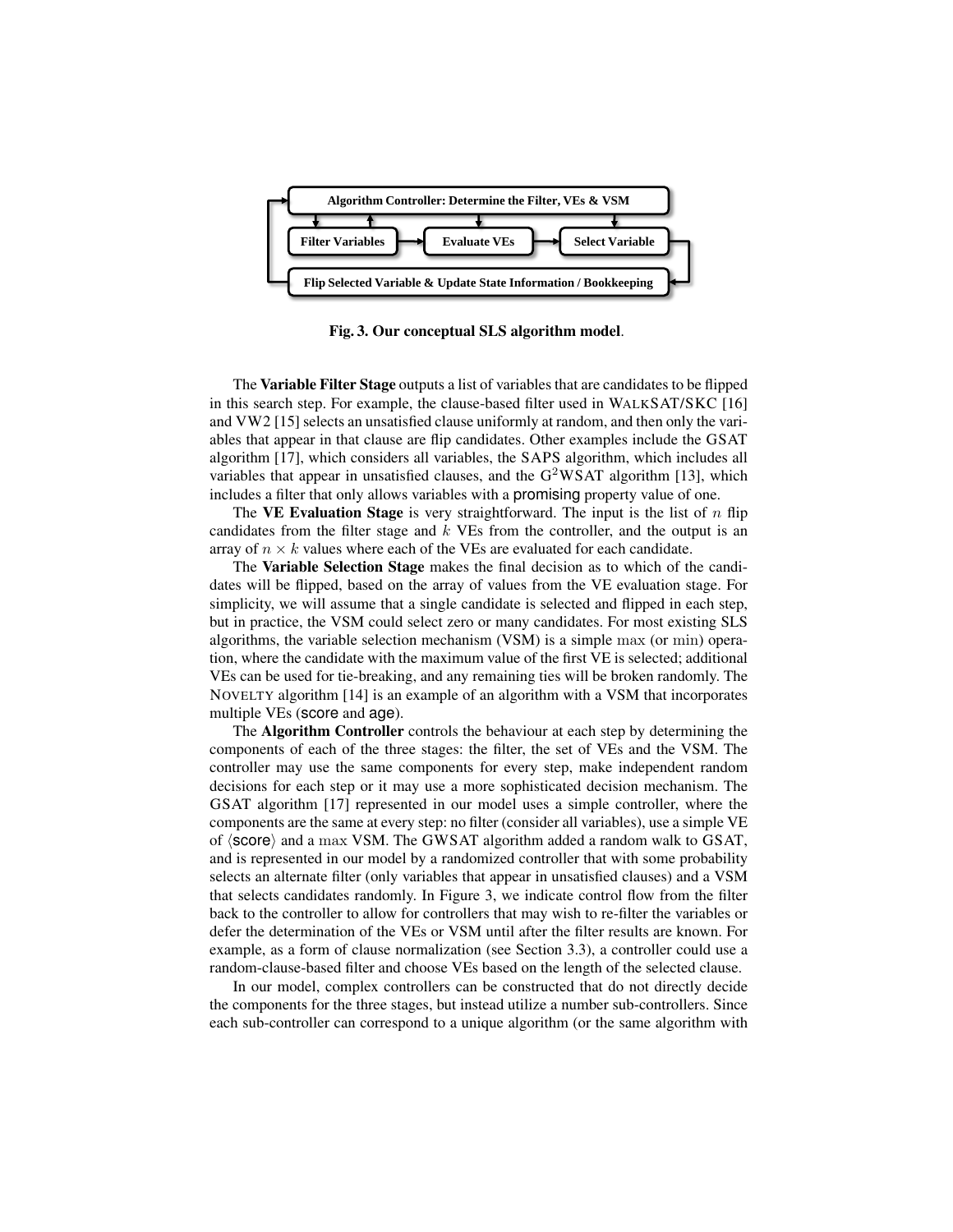different parameter settings), this allows the construction of *hybrid* algorithms. A hybrid algorithm can switch between different algorithms randomly, periodically, when some criteria is met (*e.g.*, search stagnation is detected) or according to some other customized mechanism.  $G^2WSAT$  is one such hybrid algorithm, where if any variables have a promising property of one, a GSAT-based step occurs, otherwise, a WALK-SAT-based step occurs [\[13\]](#page-13-13).

Now that we have presented our highly flexible model, we will briefly outline our Design Architecture for Variable Expressions (DAVE), based on our versatile UBC-SAT architecture [\[18\]](#page-13-3). (For a complete and up-to-date description of DAVE, consult the UBCSAT website [\[19\]](#page-13-11).) One of the design goals of DAVE was to reduce (and potentially eliminate) the programming component of algorithm design by allowing the entire algorithm behaviour to be specified at run-time. The user can specify the algorithm controller (and sub-controllers), the filter(s), the VE(s) and the VSM(s). The only programming required is to introduce *new* variable properties, controllers, filters or VSMs. Because the *configuration space* of DAVE is actually an *algorithm specification space*, when we use DAVE in combination with an automated configurator, we can find optimized algorithm specifications automatically. To further facilitate the use of a configurator, DAVE supports a sophisticated macro-based syntax that allows controllers, filters, VEs, and VSMs to be highly paramaterized.

In DAVE, most variable properties depend on the current value of the variable. We use the notation  $p'$  to correspond to the property value for the negation of a given variable. For example, the flips property in DAVE is actually half of the total flip count  $(flips + flips')$ ; similarly, age' ignores the most recent flip and measures the number of search steps that have occurred since the flip prior to the most recent flip.

The only other implementation detail of DAVE that we will address here, as it is specifically relevant to the presentation and understanding of the performance results we report later, is the interpreted nature of the algorithms specified in DAVE. Since DAVE receives the algorithm specification and VEs at run-time, the code is not natively compiled, but instead, each operation is individually interpreted and executed. This means that an algorithm in DAVE will not achieve the same performance as the equivalent algorithm in compiled source code *w.r.t.* CPU time, which is why we encourage measuring DAVE algorithms by their step performance where there is no such penalty. In preliminary experiments, we have seen algorithms in DAVE run 1.5-3 times slower than their native implementations, where the speed of DAVE is often more a function of the number of operators used in the VE, as opposed to the true complexity of the algorithm. This is one reason why we present DAVE as a design architecture that facilitates the exploration of new algorithmic ideas; it is our intent that new and robust algorithms that are developed in DAVE will subsequently be incorporated directly in UBCSAT as stand-alone optimized algorithms. We are currently in the preliminary stages of developing a software tool that can automatically generate fast, native source code that will implement an algorithm specified in DAVE.

# <span id="page-8-0"></span>5 VE-SAMPLER: Exploring New SLS Methods using DAVE

In this section we introduce a new algorithm framework we call VE-SAMPLER. VE-SAMPLER uses a randomized controller that selects between six sub-controllers, where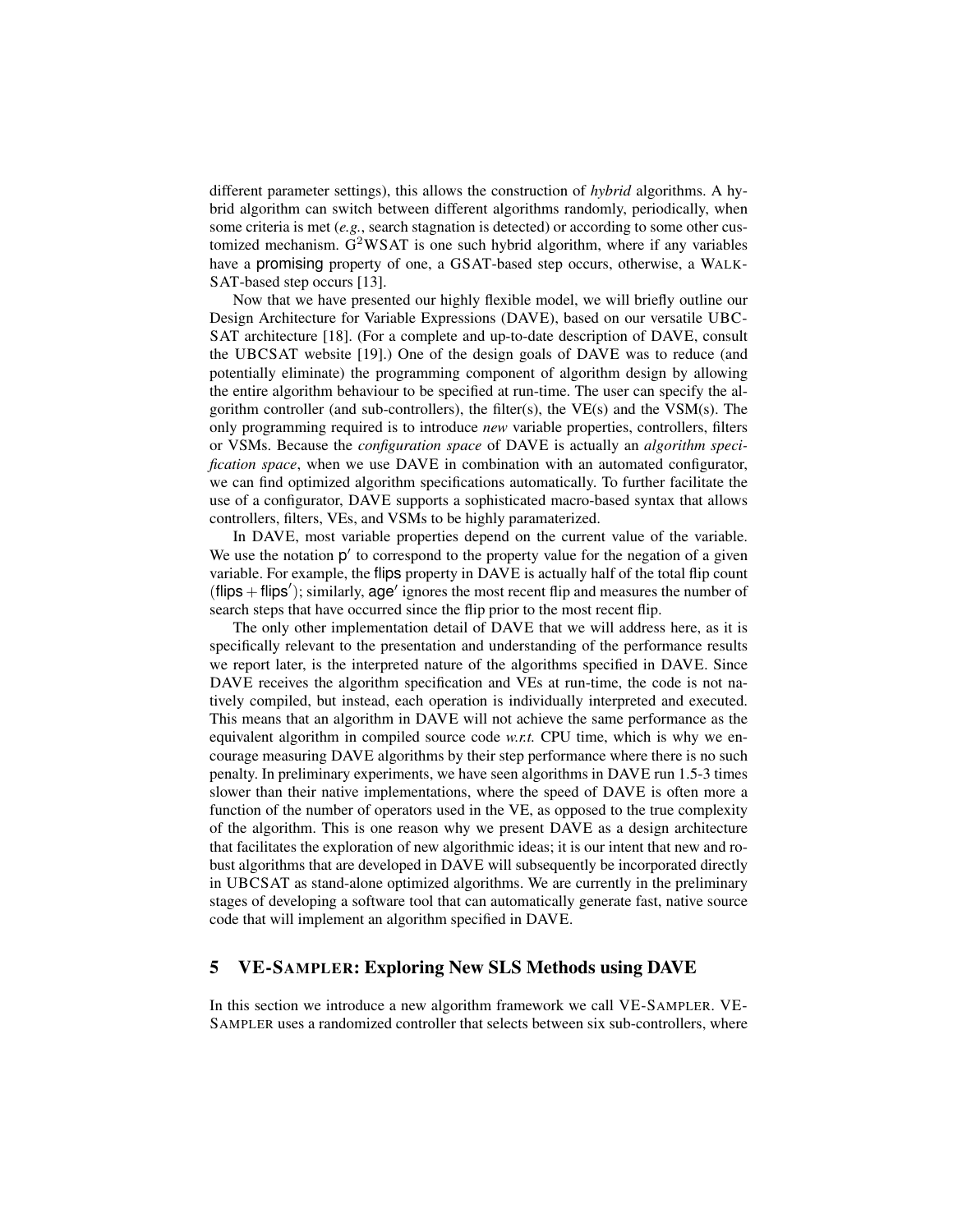each sub-controller is selected with a probability proportional to a configurable weight. Each of the six sub-controllers uses a simple max VSM, and has a configurable clausebased filter, where the unsatisfied clause selected is either random, the clause unsatisfied the longest, or the clause most frequently unsatisfied. The VE of the first sub-controller is  $\langle$  freebie $\rangle$ , similar to the random walk in WALKSAT/SKC [\[16\]](#page-13-12); the max VSM will select all freebie candidates, or all candidates if no freebies exist, and then break ties randomly. The VEs for the other five sub-controllers are all of the form:

<span id="page-9-0"></span>
$$
\|\mathbf{p1}\|^{a_1} + \text{clw}(s, m, l) \cdot \|\mathbf{p2}\|^{a_2} \tag{5}
$$

where p1 and p2 are configurable, and correspond to variable properties (or a ratio of properties) selected from lists we describe below. The clw function represents a simple mechanism we created to addresses clause normalization (briefly discussed in [Section 3.3\)](#page-4-1) in a practical, yet interesting way; the three configurable parameters of  $\text{clw}(s, m, l)$  correspond to scaling coefficients that depend on whether the clause length is small  $(< 3)$ , medium  $(= 3)$ , or large  $(> 3)$ ; *i.e.*, if the clause length is two then  $clw(s, m, l) = s.$ 

The VE described in [Equation 5](#page-9-0) is similar to the VEs in VW2+VE and WALK- $SAT+VE w.r.t.$  the normalization and non-linear transformation used. We chose to use only two properties to avoid the reduction in CPU time performance we saw with four properties in WALKSAT+VE; however, we believe that our approach of using multiple VEs via a controller can provide a similar level of algorithm robustness without significantly degrading per-step time complexity. Of the five sub-controllers, one was configured to have only *greedy* properties similar to WALKSAT+VE, while the remaining four were configured to have one greedy property (p1) and one *diversification* property (p2) similar to VW2+VE. The five greedy properties available were score, make, relMake, break and relBreak.

We wanted diversification properties that were independent of the greedy variable properties and required little or no computational overhead to maintain. For VE-SAMPLER we created the following new properties: flitCount is incremented every search step where the variable (with its current value) has appeared in the list of flip candidates, relFiltCount is similar, but increases by 1/clauselen, and goodFlips and badFlips are incremented every time the variable (with its current value) is flipped and the number of satisfied clauses goes up or down, respectively. In total, there were thirteen diversification properties (or ratios of properties) available in VE-SAMPLER:

| flips, | age/flips, | relFiltCount,               | goodFlips/flips,      |
|--------|------------|-----------------------------|-----------------------|
| age,   | age'/age,  | relFiltCount/flips,         | goodFlips/goodFlips', |
| age',  | filtCount. | relFiltCount/relFiltCount', | goodFlips/badFlips    |

and rand, which draws a number uniformly at random from the interval  $[0, 1]$ . While some of these properties are based on prior evidence and intuition, others are simply interesting ideas that we thought might be effective.

Our goal with VE-SAMPLER was to make very few decisions at design time and to configure the resulting, highly paramaterized algorithm automatically for optimized performance [\[8\]](#page-13-18). In total, VE-SAMPLER has over  $10^{50}$  possible configurations, which, to the best of our knowledge, is the largest design space searched using PARAMILS [\[11\]](#page-13-4)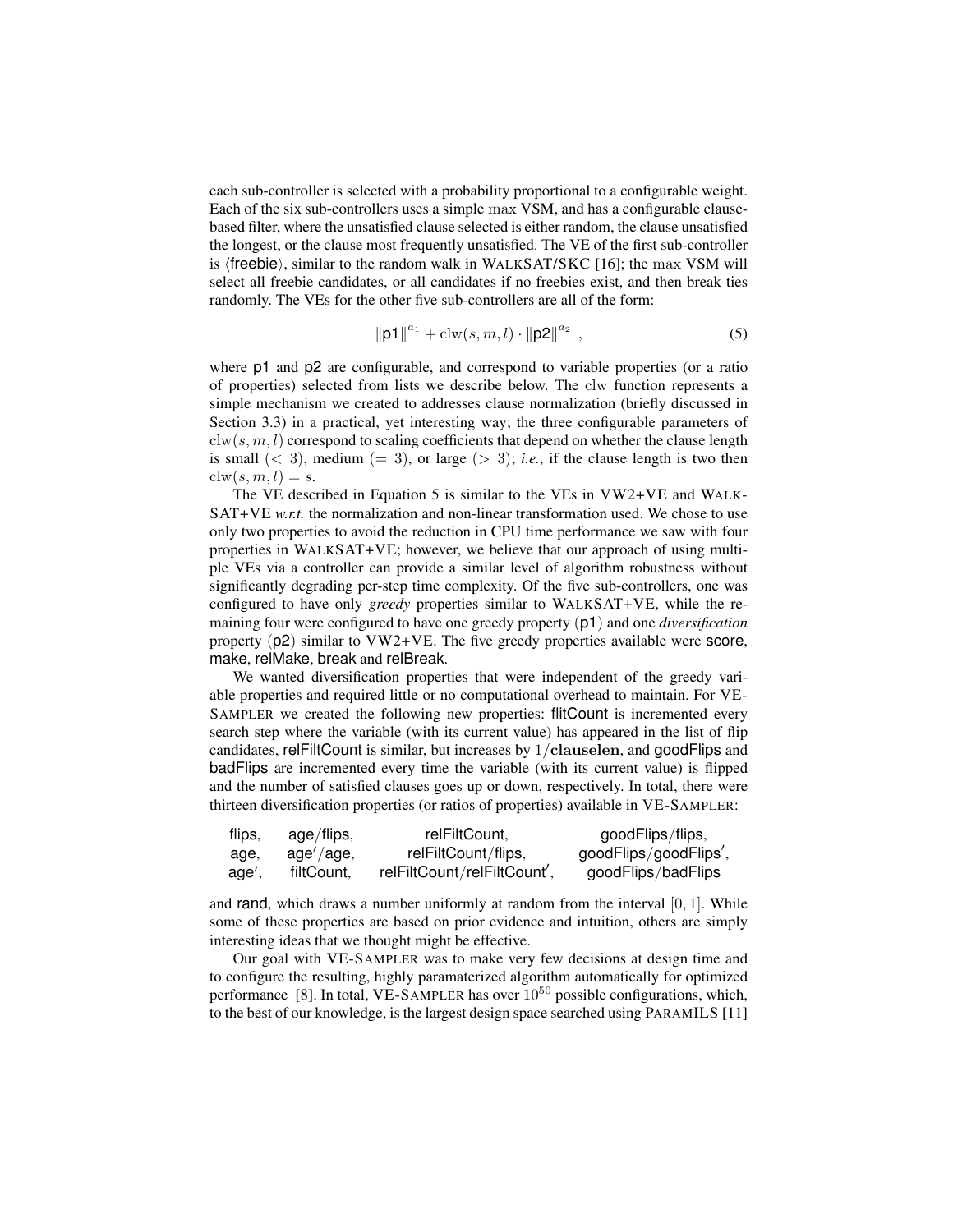<span id="page-10-0"></span>

Fig. 4. VE-SAMPLER *vs* VW2 on **CBMC** . The *s.f.* is 16.2 (left) and 9.0 (right). (The data is presented analogously to that in [Figure 1.](#page-4-0))

<span id="page-10-1"></span>

|                   | CBMC          |      |      | SWV (partial) |       |      |                       | <b>SWV</b><br>(full) |        |
|-------------------|---------------|------|------|---------------|-------|------|-----------------------|----------------------|--------|
| Algorithm         | <b>Steps</b>  | Time |      | <b>Steps</b>  | Time  |      | %                     | PAR                  | $\%$   |
|                   | $\times 10^3$ | sec. | s.f. | $\times 10^3$ | sec.  |      | s.f. $\lfloor$ Compl. |                      | Compl. |
| $VW2-SAT05$       |               | 6.22 | 0.11 | 10089         | 19.20 | 0.16 | 100                   | 3008                 | 50.1   |
| VW2               | 467           | 0.66 | ref. | 1555          | 3.10  | ref. | 100                   | 3042                 | 49.3   |
| SATENSTEIN-LS     | 228           | 0.80 | 0.82 | 1465          | 12.50 | 0.25 | 100                   | 3040                 | 49.5   |
| <b>VE-SAMPLER</b> | 29            | 0.07 | 9.00 | 245           | 0.90  | 3.61 | 100                   | 2 6 6 4              | 50.7   |

Fig. 5. Experimental Results for VE-SAMPLER . Values shown are the means of the median run-length and run-time from (left) 25 runs on instances from the CBMC test set and (right) 10 runs on instances from SWV. The *s.f.* is the ratio of the time *w.r.t.* VW2. All algorithms completed 100% of the CBMC instances. The PAR (Penalized Average Run-time) is the average from all runs on all instances, where incomplete runs after 600 seconds are penalized by a factor of 10 (6 000 seconds) (see [\[12\]](#page-13-5) for details). All algorithms (except the parameterless VW2-SAT05) were optimized by PARAMILS.

so far. We present the results of our PARAMILS-configured VE-SAMPLER in Figures [4](#page-10-0)[–6.](#page-11-1) We compared VE-SAMPLER against the SLS-based solvers VW2 [\[15\]](#page-13-15) and SATENSTEIN-LS (see [Section 6\)](#page-11-0), both also configured with PARAMILS (see [\[19\]](#page-13-11) for details). The results we present were obtained using a compiled version of VE-SAMPLER, where the original version, implemented in DAVE, was approximately 1.5 times slower.

VE-SAMPLER performs substantially better than VW2 and SATENSTEIN-LS on our CBMC test set, especially in terms of search steps. On the much more challenging real-world software verification instances from the SVW set, VE-SAMPLER also performs significantly better than VW2 and SATENSTEIN-LS. We note that none of the SLS algorithms we are aware of can solve more than about half of the complete set of SWV instances within our 600 second cutoff, but VE-SAMPLER does solve the other half of the instances more efficiently than any other SLS algorithm. While the results in [Figure 5](#page-10-1) are impressive and represent the current state-of-the-art in SLS-based SAT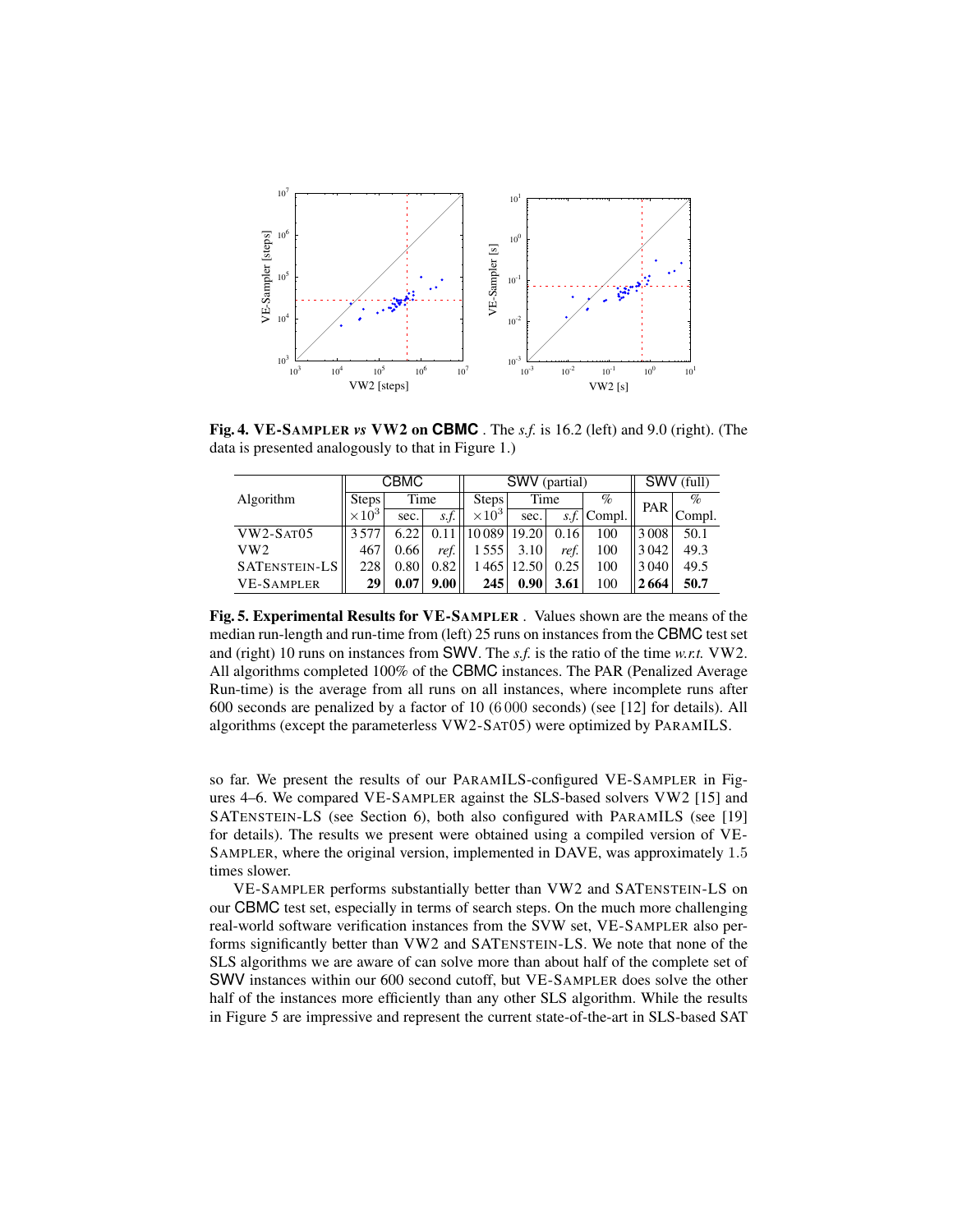<span id="page-11-1"></span>

Fig. 6. VE-SAMPLER *vs* VW2 on **SWV** (partial). Each point corresponds to the median run-length (left) and run-time (right) from 10 runs on an instance in the SWV (partial) test set. The *s.f.* is 6.36 (left) and 3.61 (right).

solvers on these types of instances, the complete solver PICOSAT [\[3\]](#page-13-8) is twice as fast as VE-SAMPLER on CBMC, seven times as fast on SWV (partial) and can solve any instance from the full SWV set in just a few CPU seconds. Thus, while we have considerably reduced the performance gap between SLS-based and DPLL-based SAT solvers on these software verification instances, there is still much room for improvement.

When studying the VE-SAMPLER configurations found by PARAMILS, we observed that configurations with similarly good performance often had substantially different configurations. This might suggest that VE-SAMPLER is somewhat robust *w.r.t.* its configuration, and that PARAMILS was far from finding the true optimal configuration of VE-SAMPLER (with over  $10^{50}$  possible configurations, this is not surprising). We also observed configurations where two sub-controllers would be configured to use the same variable properties, but to be quite different otherwise. This was the case in the configurations featured in the results above, where the final CBMC configuration heavily weighted two sub-controllers with the properties relMake and age', and the final SWV configuration heavily weighted two sub-controllers with the properties break and flips (see [\[19\]](#page-13-11) for details). We believe this suggests that a hybrid algorithm including multiple configurations of the same underlying mechanism can achieve very robust performance.

### <span id="page-11-0"></span>6 Related Work

The manner in which SLS algorithm hybrids can be implemented in DAVE can be seen as a generalization of the HYBRID algorithm by Wei *et al.* [\[20\]](#page-13-16). HYBRID implements a clever heuristic to select between the algorithms VW2-SAT05 and ADAPTG<sup>2</sup>WSAT at each search step. Their heuristic corresponds to a specific algorithm controller in our model, and once implemented in DAVE, it becomes a universal controller that can be used to select between *any* two algorithms. Furthermore, the selection of the algorithms to be hybridized can be achieved by using an automated configurator.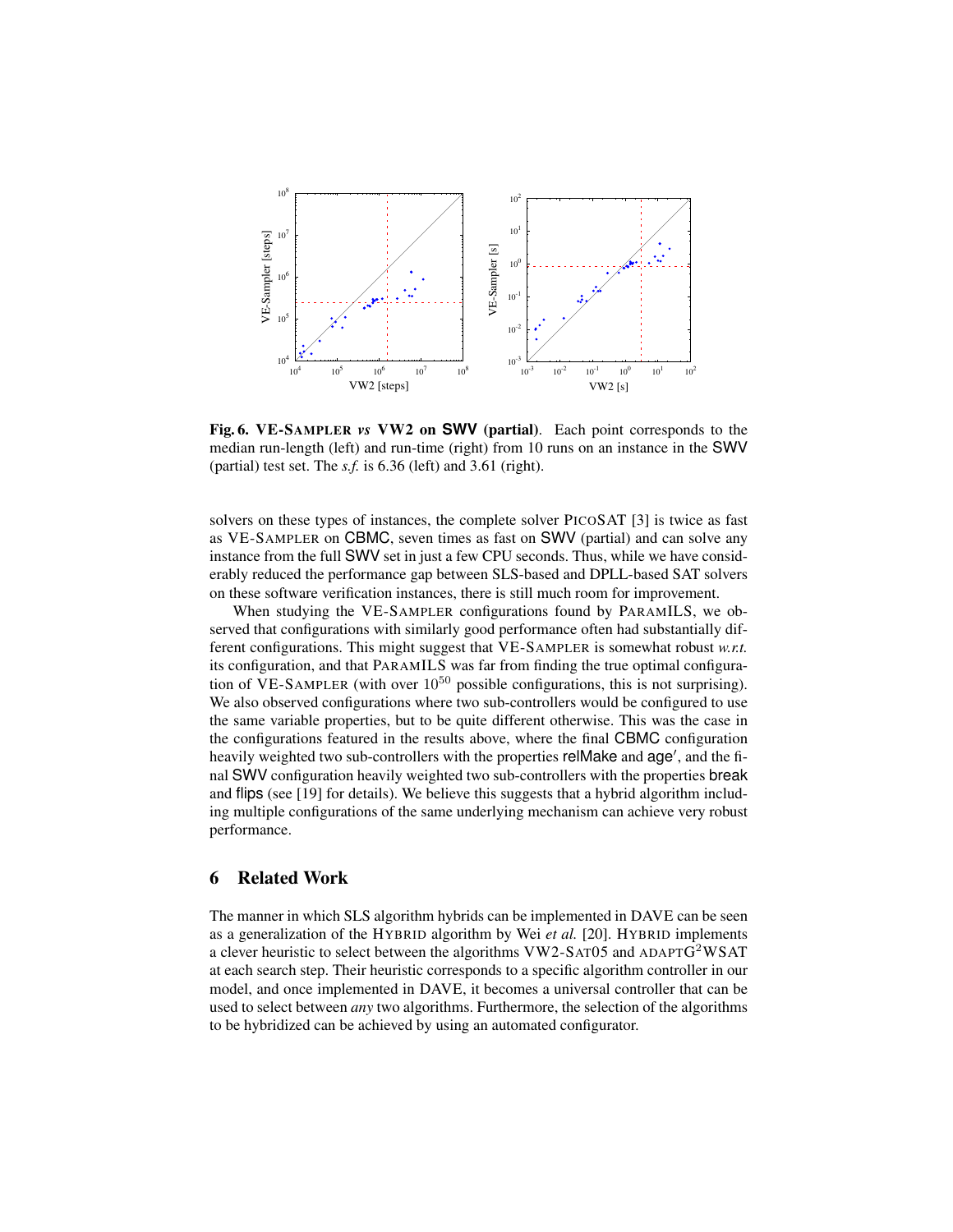DAVE is conceptually related to the SATENSTEIN-LS solver by KhudaBukhsh *et al.* [\[12\]](#page-13-5), which also extends UBCSAT, albeit in a different direction. SATENSTEIN-LS incorporates proven components from over two dozen existing SLS algorithms, including GNOVELTY<sup>+</sup>, ADAPT $G^2WSAT_+$ , SAPS and PAWS (see [\[12\]](#page-13-5) for details) and can be configured to instantiate any of those algorithms, as well as many complex hybrids. SATENSTEIN-LS is very efficient when properly configured and is the best known SLS algorithm on several benchmark sets [\[12\]](#page-13-5). Whereas the SATENSTEIN-LS authors liken their generated algorithms to Frankenstein's monster, stitched together from existing algorithm parts, we believe that our model is more akin to a mad scientist experimenting with algorithmic DNA. The significant difference is that SATENSTEIN-LS has a bounded configuration space, whereas DAVE is a design environment that supports arbitrarily complex algorithms in a potentially unbounded space.

In that latter respect, DAVE is similar in nature to the Composite heuristic Learning Algorithm for SAT Search (CLASS) by Fukunaga [\[6\]](#page-13-19). CLASS is a genetic programming system that constructs new variable selection heuristics. Our work with VEs is somewhat orthogonal to the research direction underlying CLASS; our goal has been to decouple the scoring functions (VEs) from the VSMs and focus on the VEs, whereas in CLASS they are tightly coupled. There is potential for combining the strategies of DAVE and CLASS, and we are considering incorporating a CLASS-like syntax for VSMs into a future version of DAVE. Conversely, CLASS could be extended by incorporating our concept of VEs.

#### <span id="page-12-0"></span>7 Conclusions & Future Work

In this work, we have proposed a new conceptual model for SLS algorithms based on variable expressions (VEs), and we demonstrated that algorithms with complex VEs can be very effective in practice. We created a new software framework for designing new SLS algorithms and algorithm hybrids in our model, and we demonstrated that by combining our software with an automated algorithm configuration tool, it was quite easy to construct a new algorithms that is nine times faster than the existing state-of-theart SLS-based SAT solvers on a set of software verifications known from the literature.

Apart from the previously mentioned work on CLASS-based VSMs [\(Section 6\)](#page-11-0) and the automated generation of source code from DAVE configurations [\(Section 4\)](#page-6-0), we see several other promising directions for future work. We expect that there are more variable properties that can be effectively incorporated into VEs, as well as more sophisticated ways of combining variable properties beyond the simple normalization, scaling and non-linear transformations we presented in this work; we especially believe that there are more effective ways to handle clause normalization. Now that we have conceptually separated the components of algorithm controllers, filters, VEs and VSMs, we believe that algorithm designers will be able to focus on those individual components; with the ability to quickly and automatically test their ideas in DAVE, we anticipate rapid development in each of these areas. Overall, we believe that the utilization of rich and flexible design environments such as DAVE in combination with powerful automated configuration tools will make it possible to achieve further, substantial progress in the state of the art in SLS-based SAT solving.